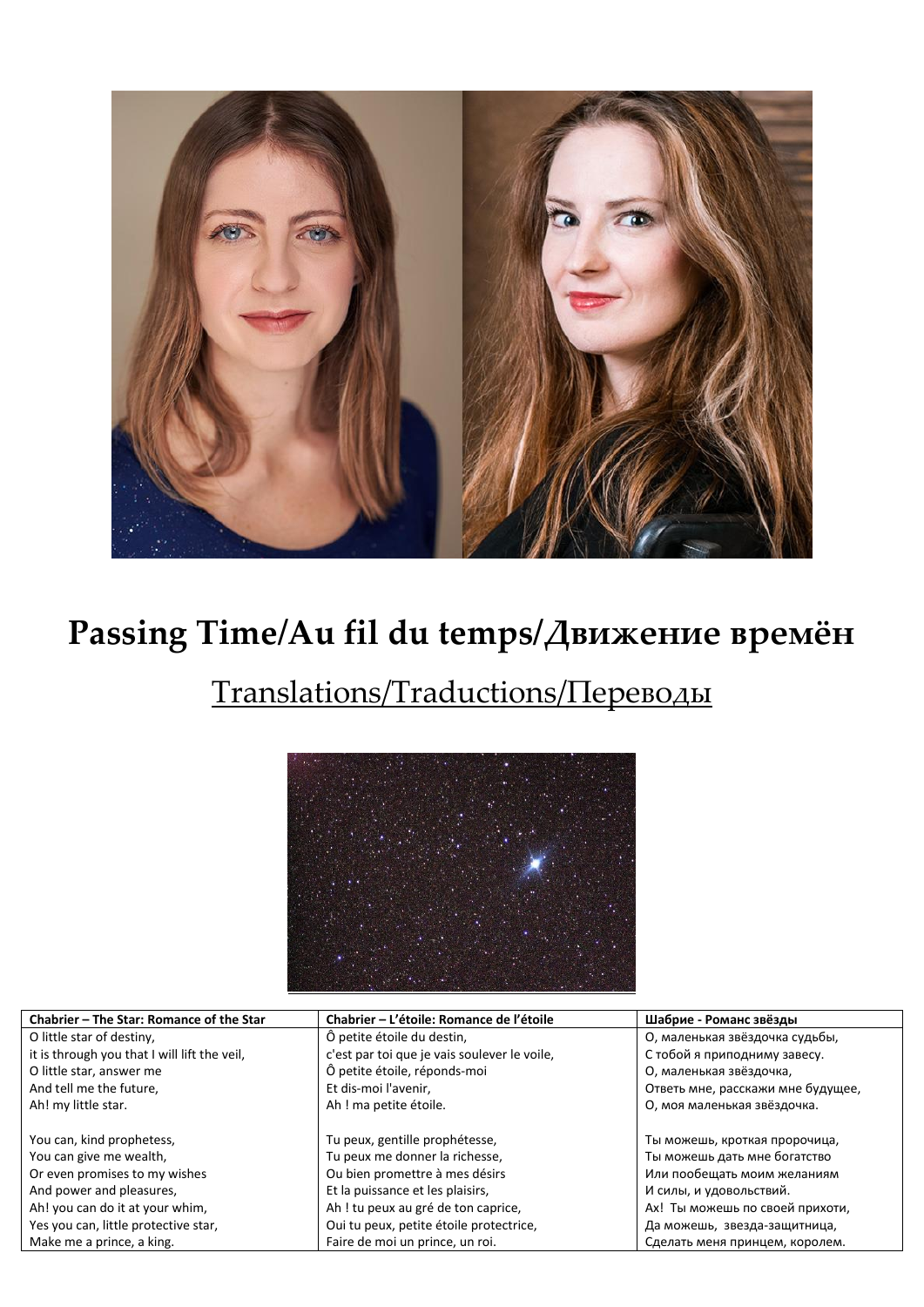

The dark swallow returns From a distant land, The pious storks return And bring new luck.

On this spring morning, So overcast and warm, It is as if I rediscover The old love's charm.

It is as if someone gently struck me on the shoulder, As if I heard a whisper, Like a dove in flight.

It knocks at my door, Yet there is no one outside; I breathe the scent of jasmine, And have no bouquet.

It calls me from afar, An eye watches me, An old dream captures me And leads me on its path.

**Brahms – Old Love Brahms – Vieil amour Брамса - Старая любовь** L'hirondelle noire revient d'une terre lointaine, Les cigognes pieuses reviennent Et apportent une nouvelle chance.

> En ce matin de printemps, Si sombre et si chaud, J'ai l'impression de retrouver Le vieux charme de l'amour.

C'est comme si quelqu'un Me frappait doucement l'épaule, C'est comme si j'entendais un murmure, Comme le vol d'une colombe.

On frappe à ma porte, Et pourtant, il n'y a personne ; Je respire des parfums de jasmin, Et n'ai pas de bouquet.

On m'appelle de loin, Un œil me regarde, Un vieux rêve me capture Et me conduit sur son chemin. Черная ласточка

возвращается из далекой страны, Благочестивые аисты возвращаются И приносят новое счастье.

Этим весенним утром, таким пасмурным и теплым, я чувствую себя так, будто я снова обрел свое ушедшее любовное очарование.

Будто меня тихонько хлопнули по плечу, будто я услышал шепот, Как полет голубя.

В мою дверь стучат, но никого нет; Я дышу ароматом жасмина, но нет цветов передо мной.

На меня смотрит глаз, он зовет меня издалека меня схватывает давний сон и ведет в путь.



| <b>Brahms – Summer threads</b>      | Brahms - Les fils de l'été            | Брамса - Летние нити                |
|-------------------------------------|---------------------------------------|-------------------------------------|
| Every now and then summer threads   | Les fils de l'été de temps en temps   | Летние нити то и дело               |
| Fly down from the sky;              | S'envole du ciel ;                    | слетают с небес;                    |
| They are human fantasies,           | Ce sont des fantasmes d'Homme,        | Это фантазии людей,                 |
| Fragments of golden dreams of love. | Des fragments de rêves d'amour dorés. | осколки золотых мечтаний о любви    |
|                                     |                                       | на многолетних растениях, деревьях. |
| On the shrubs, on the trees-        | Aux arbustes, aux arbres              |                                     |
| That's where they are caught;       | Ils s'y sont attaché;                 | Они были схвачены там;              |
| Our self-destructive victories,     | Des victoires qui s'autodétruisent    | посмотрим вниз,                     |
| We see them from underneath.        | Nous les voyons en dessous.           | где победы терпят крах.             |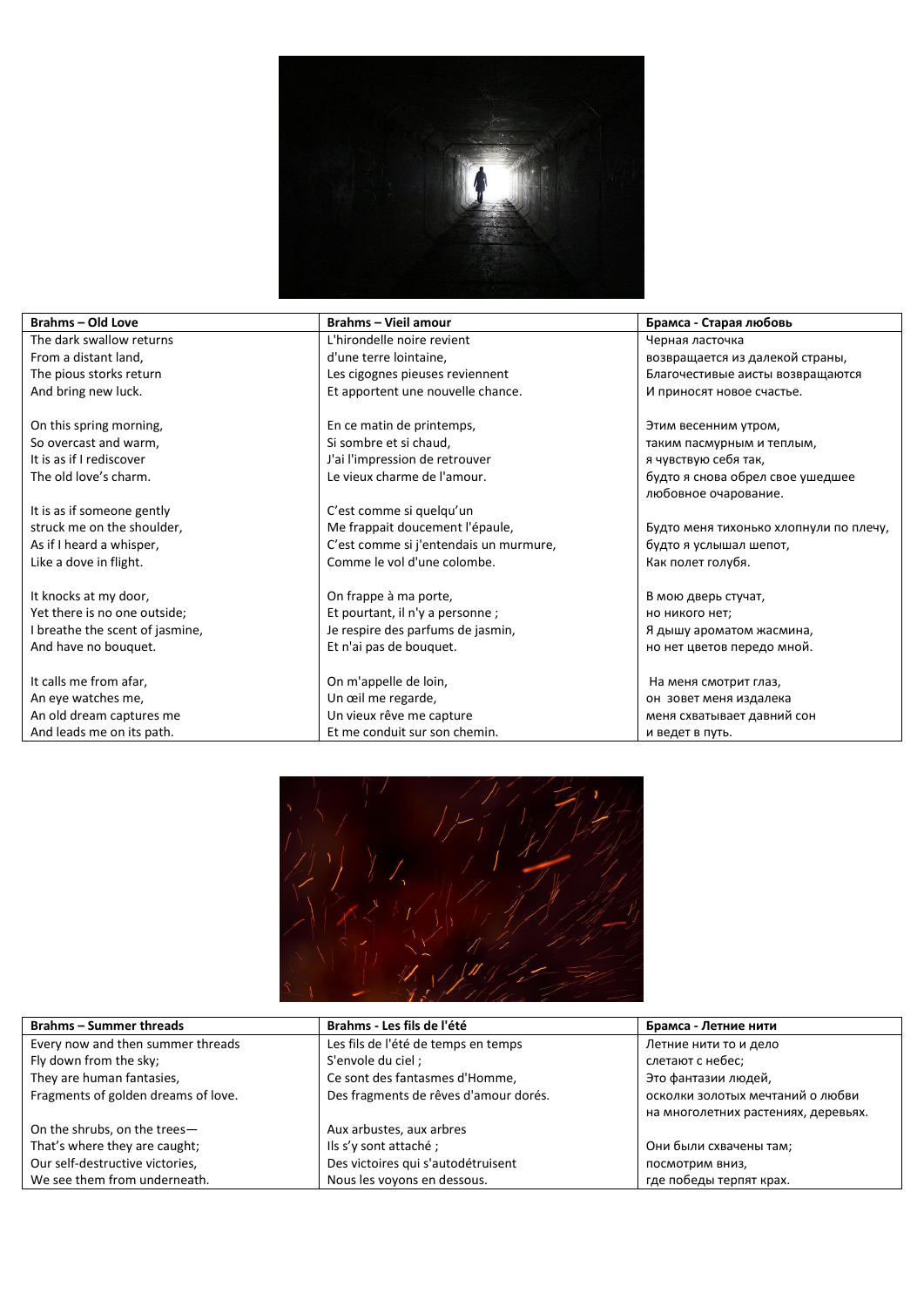

| Brahms - O cool forest           | Brahms - O forêt fraîche         | Брамса - О, прохладный лес   |
|----------------------------------|----------------------------------|------------------------------|
| O cool forest,                   | Ô forêt fraîche,                 | О, прохладный лес,           |
| Where are you rustling,          | Où vous bruissez-vous,           | Куда ты спешишь,             |
| where does my beloved walk?      | Où ma chère marche-t-elle ?      | Моя дорогая, где она сейчас? |
| O echo,                          | Ô écho.                          | О, эхо,                      |
| Where are you listening,         | Où écoutez-vous,                 | Что вы слышите,              |
| Who likes to understand my song? | Vous qui appréciez ma chanson ?  | Кто хочет понять мою песню?  |
| In the depths of the heart       | Aux tréfonds du cœur,            | В глубине сердца моего       |
| There rustles the forest         | Il y a le bruit de la forêt,     | Живут звуки леса,            |
| where my beloved walks,          | Où mon amour marche,             | Куда идёт моя любовь,        |
|                                  |                                  |                              |
| in pain sleeps the echo          | Dans la douleur l'écho dort      | Во сне болезненного эха      |
| The songs have blown away.       | Les chansons s'envolent au loin. | Песни захватывают дух.       |



| <b>Brahms-Despair</b>                        | <b>Brahms - Désespoir</b>                    | Брамса - Безнадёжность             |
|----------------------------------------------|----------------------------------------------|------------------------------------|
| I sit by the shore of the raging sea         | Assis sur le rivage de la mer déchaînée      | Сидя на берегу бурлящего моря,     |
| Searching there for rest,                    | J'y cherche le repos,                        | ищу там отдыха,                    |
| I watch the motion of the waves              | Je regarde les vagues s'écraser              | с покорностью наблюдаю за волнами. |
| With dull surrender.                         | Dans une reddition ennuyeuse.                |                                    |
|                                              |                                              | Волны несутся к пляжу,             |
| The waves crash on the shore,                | Les vagues se précipitent vers la plage,     | они пенятся и уходят,              |
| They foam and vanish,                        | Elles moussent et disparaissent,             | облака, ветер над ними,            |
| The clouds, the winds above,                 | Les nuages, le vent au-dessus,               | появляются и уносятся прочь.       |
| They come and they leave.                    | Ils vont et viennent.                        |                                    |
|                                              |                                              | Сердце буйное,                     |
| You, tumultuous heart, be still              | Toi, cœur agité, calme-toi                   | успокойся и отдохни,               |
| And surrender yourself to rest;              | Et abandonnes-toi au repos,                  | утешься ветрами и волнами          |
| You should find comfort in winds and waves - | Tu as la force du vent et des vagues pour te | - о чем ты плачешь?                |
| Why are you weeping?                         | réconforter,                                 |                                    |
|                                              | Pourquoi es-tu en pleurs ?                   |                                    |



| Rachmaninoff/Rachmaninov -         | Rachmaninov - Moments musicaux N° 4 | Рахма́нинов - Шесть Музыкальных |
|------------------------------------|-------------------------------------|---------------------------------|
| Musical Moments No. 4 (piano solo) | (piano seul)                        | Моментов                        |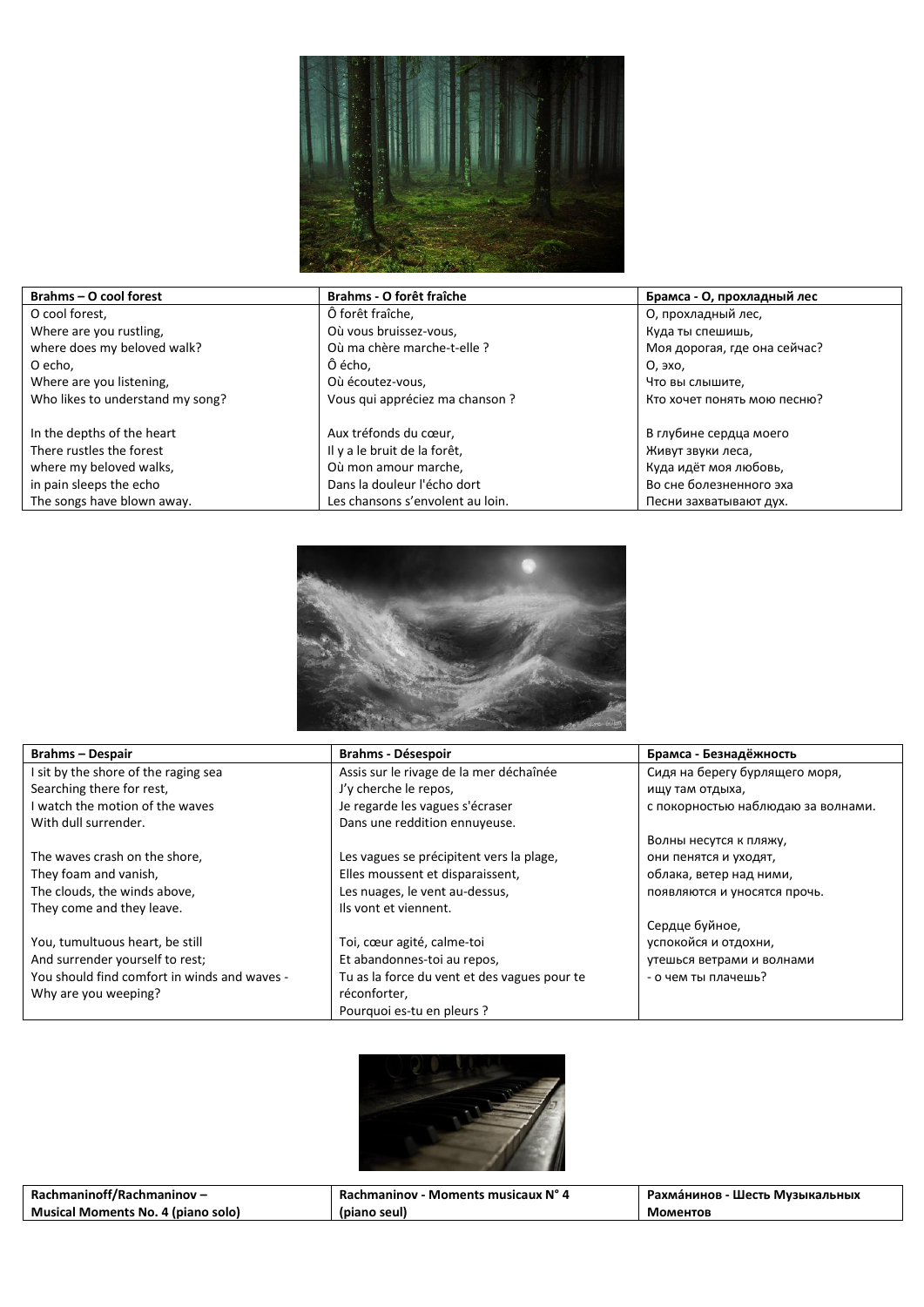

| Rachmaninoff/Rachmaninov -                 | Rachmaninov – Tout ce que j'ai possedé        | Рахманинов - Всё отнял у меня      |
|--------------------------------------------|-----------------------------------------------|------------------------------------|
| All I have ever owned                      |                                               |                                    |
| All I have ever owned God has reclaimed    | Tout ce que j'ai possédé, Dieu me l'a enlevé. | Всё отнял у меня казнящий Бог, -   |
| My good health, my willpower,              | La santé, la volonté, le sommeil.             | Здоровье, силу, воли, воздух, сон. |
| sleep and air.                             | Il t'a laissé seule avec moi,                 | Одну тебя при мне оставил Он,      |
| All God has left to me is you alone        | Pour que je puisse continuer de prier.        | Чтоб я Ему ещё молиться мог.       |
| So I'll still pray until he calls me home. |                                               |                                    |



| Rachmaninoff/Rachmaninov - Christ is risen | Rachmaninov – Le Christ est ressuscité    | Рахманинов - Христос воскрес    |
|--------------------------------------------|-------------------------------------------|---------------------------------|
| "The Christ is risen"                      | « Le Christ est ressuscité »              | Христос воскрес                 |
| sung in the temple;                        | On chante dans le temple;                 | поют во храме;                  |
| My soul is sad                             | Moi, je suis triste                       | Но грустно мне                  |
| and silent.                                | mon âme est silencieuse.                  | душа молчит.                    |
| Our world is full of blood and sadness     | Le monde est rempli de sang et de larmes, | Мир полон кровью и слезами,     |
| While this offensive hymn is ringing,      | Et cet hymne aux autels                   | И этот гимн пред алтарями       |
| Sounding its mocking, happy tune.          | Cela semble tellement insultant.          | Так оскорбительно звучит.       |
|                                            |                                           |                                 |
| In days gone by He lived among us,         | Quand il était entre nous et qu'il a vu,  | Когда-б Он был меж нас и видел, |
| And saw all that we had achieved           | Ce que notre époque glorieuse a accompli, | Чего достиг наш славный век,    |
| How people still hate one another          | Comment mon frère détestait mon frère,    | Как брата брат возненавидел,    |
| Oh, how disgraceful we are!                | Comment un homme est déshonoré,           | Как опозорен человек,           |
| If He were here                            | Et s'Il était là,                         | И если б здесь,                 |
| in sparkling temple                        | dans un temple lumineux                   | в блестящем храме               |
| "The Christ is risen"                      | « Le Christ est ressuscité »              | Христос воскрес                 |
| He would hear.                             | Il entendrait,                            | Он услыхал,                     |
| What tears of sorrow would be falling,     | Quelles larmes amères,                    | Какими б горькими слезами,      |
| And He would weep                          | Devant la foule.                          | Перед толпой                    |
| over the crowd.                            | Il pleurerait!                            | Он, зарыдал!                    |
|                                            |                                           |                                 |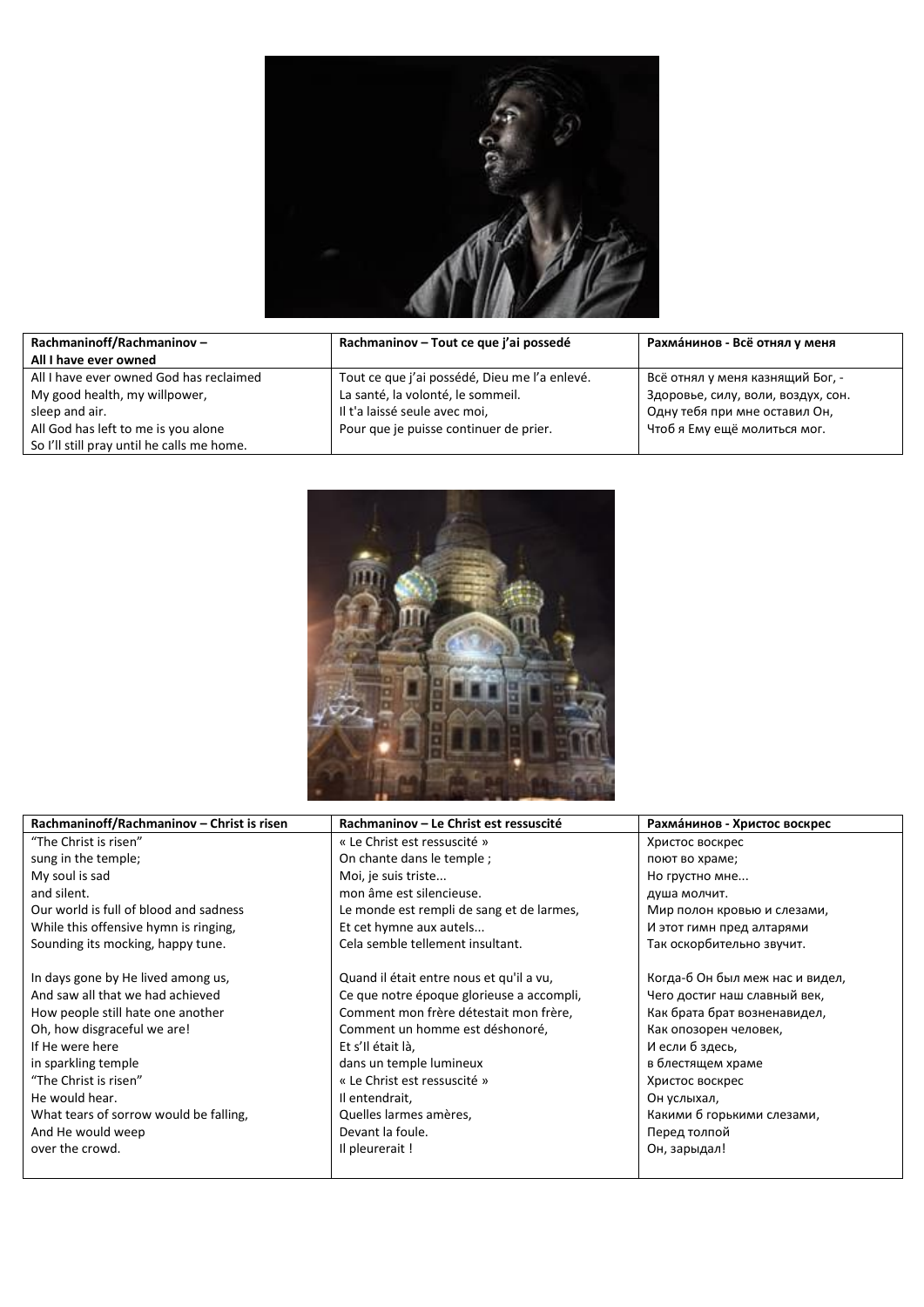

| Rachmaninoff/Rachmaninov - To the children         | Rachmaninov - Pour les enfants                    | Рахманинов - К детям                    |
|----------------------------------------------------|---------------------------------------------------|-----------------------------------------|
| At midnight, the deepest and most peaceful hour,   | Avant, en pleine nuit,                            | Бывало, в глубокий полуночный час,      |
| My babies, I watched by your beds as you slept;    | Mes bébés, je venais vous admirer ;               | Малютки, приду любоваться на вас;       |
| And loved you while making the sign of the cross   | Je vous aimais bénir,                             | Бывало, люблю вас крестом знаменать,    |
| And praying, may God's grace rest on you,          | Je priais, que la grâce soit sur vous,            | Молиться, да будет на вас благодать,    |
| The love of the Lord God Almighty.                 | L'amour de Dieu Tout-Puissant.                    | Любовь Вседержителя Бога.               |
| Guard tenderly the peace of your child,            | Garder votre innocence d'enfant,                  | Стеречь умиленно ваш детский покой,     |
| Reflect on how little souls are so pure,           | Penser à la pureté de votre âme,                  | Подумать, о том, как вы чисты душой,    |
| I hoped for you lives filled with long happy days, | L'espoir de jours longs et heureux.               | Надеяться долгих и счастливых дней      |
| For my treasured children, so carefree and cute,   | Pour vous, enfants insouciants et doux,           | Для вас, беззаботных и милых детей,     |
| How sweet and how happy were those days!           | Comme c'était doux, comme c'était joyeux !        | Как сладко, как радостно было!          |
| But now when I come here there is only darkness,   | Maintenant, je viens. Il fait sombre partout,     | Теперь прихожу я. Везде темнота,        |
| Gone, gone is the laughter, the cradle is empty,   | Dans la chambre silencieuse, le berceau est vide, | Нет в комнате жизни, кроватка пуста,    |
| and gone is the lamplight that lit up the icon.    | La lumière sur l'icône s'est éteinte              | В лампаде погас пред иконою свет        |
| My heart aches, my children are gone from this     | Je suis triste, mes bébés sont partis !           | Мне грустно, малюток моих уже нет!      |
| home, and my heart is sinking from pain!           | Et mon cœur me fait si mal!                       | И сердце так больно сожмется!           |
| Oh, children! At midnight, in deepest of hours,    | Oh, les enfants ! Dans la nuit profonde,          | О, дети! В глубокий полуночный час,     |
| Pray then for someone who prayed nightly for you,  | Priez pour quelqu'un qui a prié pour vous,        | Молитесь о том, кто молился о вас,      |
| The one who loved you with the sign of the cross   | Celui qui vous a aimé vous bénir;                 | О том, кто любил вас крестом знаменать; |
| And ask God for grace to rest on them too,         | Priez pour que la grâce soit avec lui,            | Молитесь, да будет и с ним благодать,   |
| The love of the Lord God Almighty                  | L'amour de Dieu Tout-Puissant.                    | Любовь Вседержителя Бога.               |



| Rachmaninoff/Rachmaninov - When yesterday           | Rachmaninov - Hier, nous nous sommes                 | Рахманинов - Вчера мы встретились       |
|-----------------------------------------------------|------------------------------------------------------|-----------------------------------------|
| we met                                              | rencontrés                                           |                                         |
| When yesterday we met                               | Hier, nous nous sommes rencontrés                    | Вчера мы встретились: -- она            |
| She stopped walking abruptly                        | elle s'est arrêtée                                   | остановилась --                         |
| And me too                                          | Et moi aussi                                         | Я также -- мы в глаза друг другу        |
| We gazed deeply searching in our memories           | nous nous sommes regardés dans les yeux.             | посмотрели.                             |
| Oh, God! How cruel time has been,                   | Oh, mon Dieu,                                        | О Боже, как она с тех пор переменилась, |
| How she has changed,                                | comme elle a changé depuis,                          | В глазах потух огонь, и щёки            |
| Her eyes had lost their fire,                       | Le feu dans ses yeux s'est éteint                    | побледнели.                             |
| Her flushed cheeks now are snow white               | et ses joues sont devenues pâles.                    | И долго на неё глядел я молча строго -- |
| And rigidly I held her gaze in silence, coldly      | Et pendant longtemps, je l'ai regardé en silence,    | Мне руку протянув, бедняжка             |
| Then she reached out her hand to me,                | froidement                                           | улыбнулась;                             |
| The poor girl, smiling;                             | La pauvre fille m'a donné la main et a souri ;       | Я говорить хотел -- она же ради Бога    |
| I longed to speak, to say;                          | Je voulais dire mais elle,                           | Велела мне молчать, и тут же            |
| But God held me back, and then she silenced me      | pour l'amour de Dieu,                                | отвернулась,                            |
| and quickly turned away with furrowed eyebrow,      | Elle m'a dit de me taire, puis elle s'est détournée, | И брови сдвинула, и выдернула руку,     |
| then she pulled her hand away                       | Elle a froncé ses sourcils et elle a sorti sa main,  | И молвила: «Прощайте, до свиданья.»     |
| And like a prayer: said "Goodbye, until next time." | Et la prière : « Au revoir, au revoir ».             | А я хотел сказать: «На вечную разлуку   |
| Oh, how I longed to say: "Goodbye, may God be       | Et je voulais dire : « Pour une séparation éternelle | Прощай, погибшее, но милое созданье.»   |
| with you, goodbye, poor faded soul,                 | Adieu, créature perdue mais s douce ».               |                                         |
| still you are my beloved."                          |                                                      |                                         |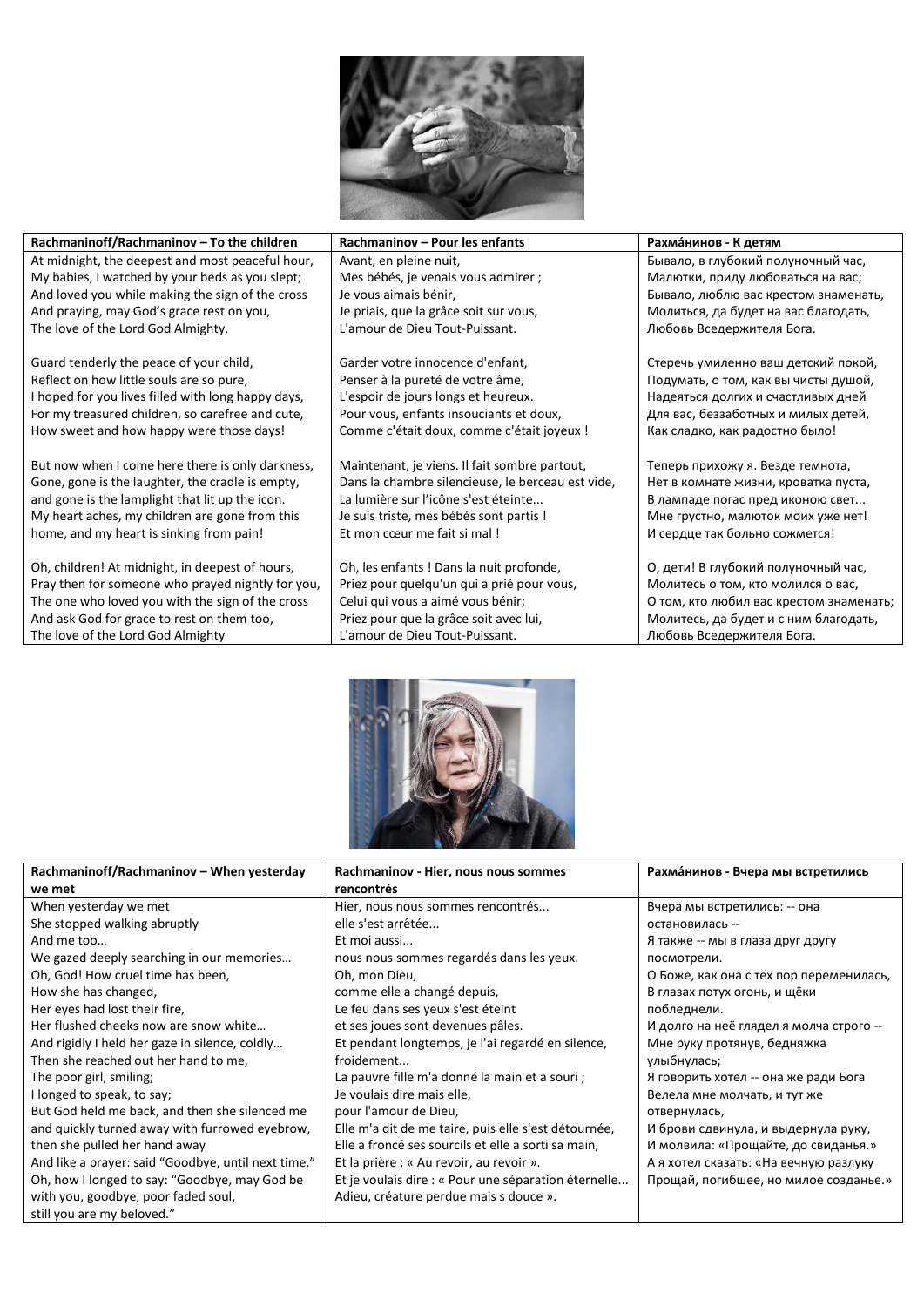

| Rachmaninoff/Rachmaninov - All things depart    | Rachmaninov - Tout passe                          | Рахманинов - Проходит все               |
|-------------------------------------------------|---------------------------------------------------|-----------------------------------------|
| All things depart, and nothing will return here | Tout passe, la vie est irrécovable                | Проходит все, и нет к нему возврата.    |
| Life rushes on, each single moment gone.        | La vie s'enfuit, les instants s'accélèrent.       | Жизнь мчится вдаль, мгновения           |
| Where are the words that once sounded           | Où sont les sons des mots que nous entendions     | быстрей.                                |
| between us?                                     | autrefois ?                                       | Где звуки слов, звучавших нам когда-то? |
| Where is the sunlight that shone over us?       | Où est la lumière des jours qui nous ont éclairé? | Где свет зари нас озарявших дней?       |
|                                                 |                                                   |                                         |
| A blooming flower will wither by tomorrow.      | La fleur a fleuri, et demain elle va se faner.    | Расцвел цветок, а завтра он увянет.     |
| A fire burns and then burns out                 | La flamme brûle, et bientôt elle s'éteindra       | Горит огонь, чтоб вскоре отгореть       |
| A wave arrives, another rises over              | Une vague arrive, une autre la recouvre           | Идет волна, над ней другая встанет      |
| I cannot sing my light and happy songs!         | Je ne peux pas chanter de chansons joyeuses !     | Я не могу веселых песень петь!          |



| Debussy - The Flute of Pan                   | Debussy - La flûte de Pan                           | Дебюсси - Флейта Пана                 |
|----------------------------------------------|-----------------------------------------------------|---------------------------------------|
| For Hyacinthus day                           | Pour le jour des Hyacinthies,                       | В праздник первых цветов весны        |
| he gave me a syrinx                          | il m'a donné une syrinx                             | принёс мне юноша свирель              |
| made of carefully cut reeds,                 | faite de roseaux bien taillés,                      | из прибрежного тростника;             |
| bonded with white wax                        | unis avec la blanche cire                           | её скрепил он белым воском,           |
| which tastes sweet to my lips                | qui est douce à mes lèvres                          | что был сладок для уст моих,          |
| like honey.                                  | comme le miel.                                      | словно мёд.                           |
|                                              |                                                     |                                       |
| He teaches me to play, as I sit on his lap;  | Il m'apprend à jouer, assise sur ses genoux;        | На коленях своих он игре меня обучал; |
| but I tremble a little.                      | mais je suis un peu tremblante.                     | я смущалась и дрожала.                |
| He plays it after me,                        | Il en joue après moi,                               | И тогда заиграл так нежно он,         |
| so gently that I can only just hear hear it. | si doucement que je l'entends à peine.              | что напев был чуть слышен.            |
|                                              |                                                     |                                       |
| We have nothing to say,                      | Nous n'avons rien à nous dire,                      | Не проронив ни словечка,              |
| so close are we one to another,              | tant nous sommes près l'un de l'autre; mais nos     | мы сидели друг возле друга,           |
| but our songs want to answer each other,     | chansons veulent se répondre,                       | вручив все песни своей свирели,       |
| and our mouths join in turn on the flute.    | et tour à tour nos bouches s'unissent sur la flûte. | и наконец, устами на ней соединились. |
|                                              |                                                     |                                       |
| It is late;                                  | Il est tard;                                        | Время шло,                            |
| here is the song of the green frogs          | voici le chant des grenouilles vertes               | но вот лягушки нам возвестили,        |
| that begins with the night.                  | qui commence avec la nuit.                          | что настанет скоро ночь.              |
| My mother will never believe                 | Ma mère ne croira jamais que                        | Не знаю, поверит ли мама,             |
| That I stayed out so long                    | je suis restée si longtemps                         | что я здесь долго искала утерянный    |
| to look for my lost belt.                    | à chercher ma ceinture perdue.                      | мной поясок.                          |